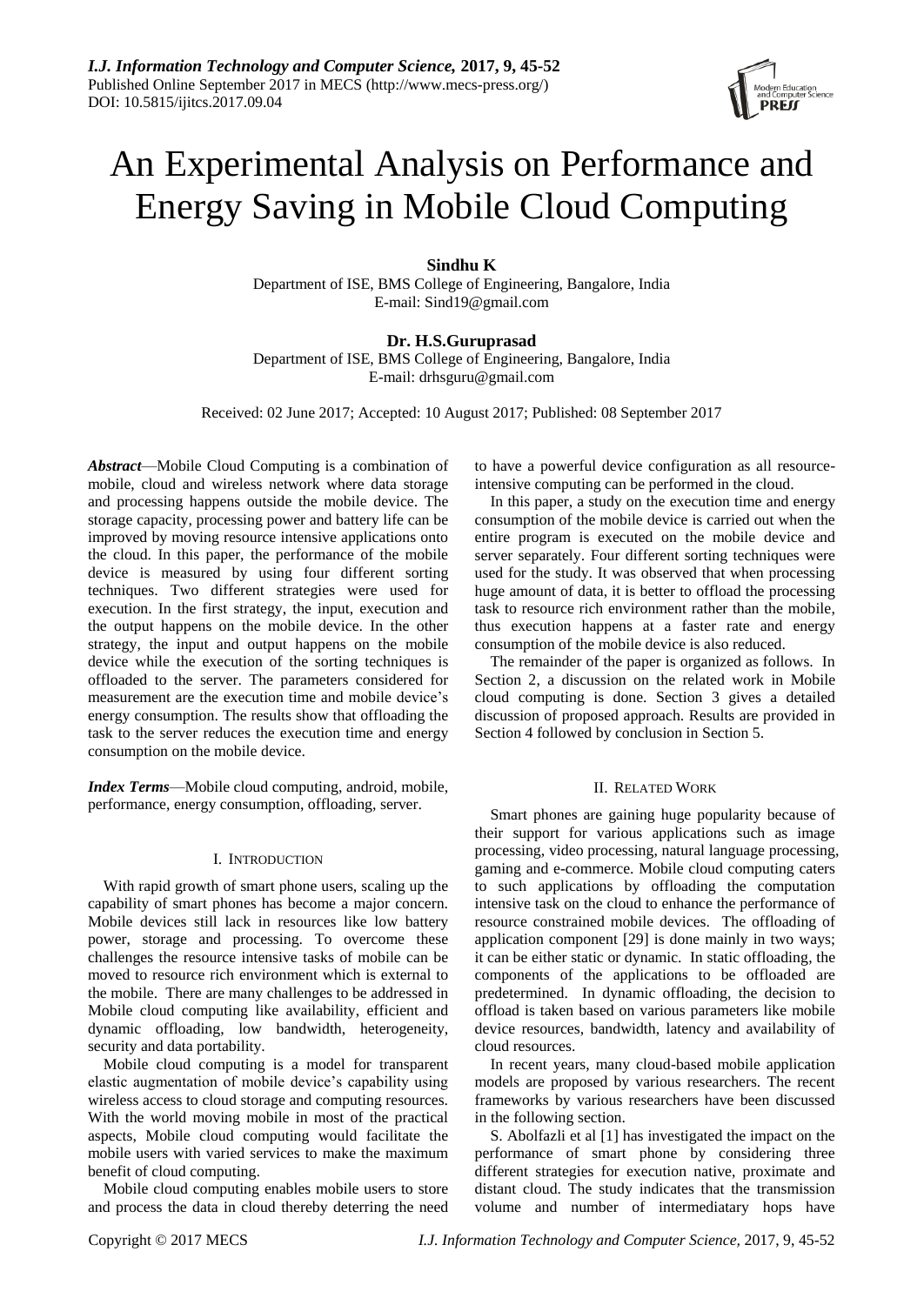considerable impact on resource intensive mobile applications' performance. Two cloud setups were used for the experiment, one located close by to the experimental test bed and other far away from the test bed. The execution time and mobile energy consumption were the parameters considered for the evaluation. M. Shiraz et al [2] proposed a simple active service migration framework using light weight mechanism for computational offloading to cloud. The framework uses coarse granularity level for computational offloading and compares the performance with traditional computation offloading which uses finer granularity. Offline and Online mode of execution of the task were carried out. In the offline mode, the application was executed on mobile and in online mode the intensive components of the application were sent to the cloud. Xia et al [3] tried to improve the applications' execution time on smart phone and save energy for smart phones by offloading the computation of application from mobile phone to cloud. The framework is a semiautomatic offloading system since the application is manually modified to run on cloud and an offloading proxy is used to send and receive information from cloud. The decision to offload or not is based on two parameters; the delay tolerance threshold given by the user and the power consumption to execute the application. S. Abolfazli et al [4] proposed a market oriented architecture to publish, discover and host service on nearby mobile which reduces long WAN latency when distant cloud is used and it creates a business prospect to mobile owners. The framework consists of four modules, the service governor responsible for monitoring and managing all the critical tasks, service developer for development of services to be provided to the requester, mobile host is responsible for executing the service request and would be paid by the service governor and finally the service requester. This architecture is aimed at moving towards greener computing by utilizing the unutilized resources of close by mobile devices. Liu et al [5] investigated a Dynamic Programming Offloading Algorithm for finding which functions of the application program should be offloaded to cloud to save the energy of mobile device and reduce the execution time of the application. The framework consists of a solver module which decides which method of an application should be offloaded to cloud and which shouldn't be offloaded by maintaining a dynamic programming table. The solver module takes the decision based on the input from device profiler and application analyzer which decides the cost to run the method on the mobile device. The solver module also gets the input from constraint analyzer which identifies the methods which cannot be offloaded and other module called network analyzer which gives the transition cost of a method based on characteristics of network and the data to be sent by the method. Xiang et al [6] investigated a new method where multiple mobile application code offloading requests are send in bundles. Usually after offloading the request to the cloud the Wi-Fi interface on the mobile will be in high state for a short duration before switching over to low power state referred as tail time. The authors bundle the requests

together to reduce the tail time which in turn reduces the energy consumption. Two online algorithms, one deterministic and other randomized dynamically decide when to grant requests. The work proves a substantial amount of energy savings.

Kaya et al [7] investigated Inversion of Control offloading technique. The objects are created using offloading factory instead of using the new keyword. A remote object and a local proxy for each object are created if the object needs to be offloaded. If the objects from the cloud and mobile needs to communicate then proxies are created at both mobile and cloud end, hence communication happens. If any objects on the mobile are needed at the cloud, proxies of those objects are created at the cloud. Each object is identified by an object Id and the mapping is maintained in a table. Wu et al [8] considers the tradeoff analysis of performance improvement and energy saving by considering the execution time into three intervals namely never offload, tradeoff and always offload. When an application needs to be executed, a decision is made to choose the cloud server based on the priority given to the execution time or energy consumption. The proposed adaptive offloading model can improve performance when application is executed faster on cloud then on mobile device taking into consideration Network bandwidth, amount of data to be transmitted and execution time on server. Fekete et al [9] proposes an offloading technique which optimizes the code in development time i.e. weak part of the software is identified and offloaded for external execution. Based on method score, it is decided that the methods which have highest score are offloaded to the cloud.

Bolla et al [10] proposes an Application State Proxy (ASP) that stops applications on mobile and maintains their presence on any other network device because most of the applications on mobile phones are internet based which generally send and receive messages over Wi-Fi, 3G or 4G data connection. These applications utilize the mobile resources phenomenally. So only when an event occurs i.e. if there is a need for the application, the ASP returns the application control back to mobile. Silva et al [11] presents a framework to enhance the performance of applications in mobile by load partition and offloading. Face recognition application was first executed on mobile phone and using power tutor tool the mobile device energy consumption was measured. Then the application was executed on cloudlets and the virtual machines were increased from one to four and it was seen that there was considerable speedup and energy saving.

Elgendy et al [12] proposes a framework where the decision to offload the application to cloud or not is based on real time decision metrics which are total execution time, energy consumption, memory, remaining battery and security. When the application is first executed on the mobile, the application will also send the jar file which contains all remote services on cloud so that when application is again executed it doesn't transfer anything on cloud. The application when executed for the first time generates profile files containing data on memory used, network bandwidth to be used in subsequent execution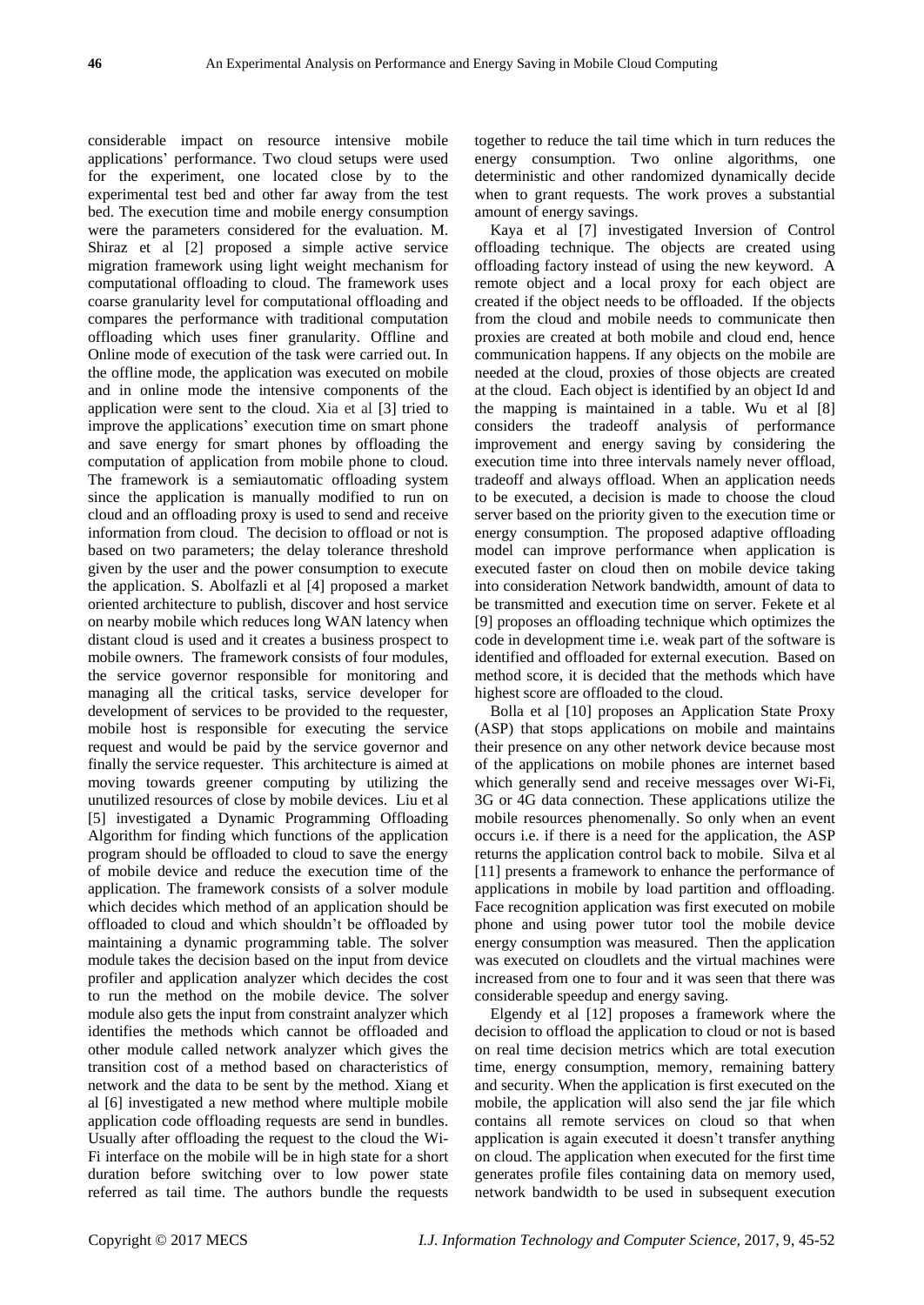and processing time. Angin et al [13] proposes an autonomous agent based dynamic computation offloading model where the application is partitioned into autonomous agent based modules and sent to the cloud and native application module are executed on mobile statically. The framework consists of an execution manager which resides on mobile and responsible for deciding whether the module of an application should be migrated to cloud or not. The execution manger checks with the directory service manager to get the updated list of available cloud hosts for offloading the application module. High reliability is guaranteed by reestablishment of communication between mobile and cloud incase the connection fails. The execution time is calculated by executing the application on mobile, completely offloading on cloud and offloading only few methods of the application on cloud. The experiment is also carried out by using single thread and multithread executions and varying the instance types of EC2. Troung et al [14] presents an offloading model where a mobile user can use many mobile cloudlets and process parallely all independent tasks. The decision to offload or not is taken by the mobile user based on computation, communication and penalty cost. S. Abolfazli et al [15] proposes a framework by considering a network of adjacent service based mobile cloudlets for remote execution instead of far away clouds. The framework consists of three main building blocks, the Mobile Service consumer which is the mobile device, Mobile service provider are the adjacent mobile cloudlets who needs to register with the Trusted Service Governor, which is the third block responsible for supervising and monitoring augmentation entities. A mobile device which requires the service should contact the service execution handler responsible for listening to the requests. The request to execute the task is given to the mobile cloudlet which is located close to the mobile consumer. The architecture also takes care of reliability by caching the data and reestablishing the connection.

In the proposed work, static offloading technique was used wherein the computation intensive task of sorting the numbers is offloaded on the server. A comparative study is done on the performance of the mobile device by executing four sorting techniques on the mobile device and the server.

# III. PROPOSED APPROACH

In the proposed approach, four different sorting techniques are considered i.e. Quick sort, Merge sort, Insertion sort and Selection sort. These sorting techniques were experimented on two different execution strategies. In the first execution strategy, the input, execution and the output of the sorting techniques were done on the mobile device. In the second execution strategy, reading the input from the user and the displaying the output were on the mobile end, while the execution of sorting techniques was done on Server. For each sorting technique, the range of input numbers was varied from 5000 to 50000 in steps of 5000. The execution procedure

for each input value was repeated 20 times to maintain consistency of the measured data. The total time taken to execute and energy consumed was measured and the average was considered. The time taken to execute was measured for four sorting techniques by varying the input range using both strategies. Energy consumed by the mobile was measured for the four sorting techniques for both execution strategies using power tutor [16] considering only the processor energy usage. The procedure followed for executing the program on the mobile device and on the server, is as given below:

# *Method 1: Executing the program on the mobile.*

The program was written on Android SDK and executed on the mobile by prompting the user to enter the input value. Once the input is obtained from the user, random numbers were generated on the mobile. Then the sorting function was invoked and sorted numbers were displayed on the mobile device. The time taken to execute the program and the energy consumed were measured. The same experiment was repeated 20 times for each input and the average value was considered for comparison. The algorithm is given below:

## *Algorithm*

Step 1: Read the input from the user (N Value).

Step 2: Generate N random numbers and store on mobile.

Step 3: Call the appropriate sorting technique function.

Step 4: Display the result on mobile.

Step 5: Calculate the time taken to execute the program using System.currentTimeMillis() and energy consumed by using Power tutor.

A user interface was designed prompting the user to enter the input range and then display the sorted output on the mobile device. At the start of execution of the program, the input range was requested from the end-user and based on the input range entered; random numbers were generated and stored on mobile device. Based on the sorting technique that need to be executed, the function to perform the sort was invoked and once the sorting was done, the sorted array was displayed on the mobile. The total time taken to execute the program was calculated from the start of entering the input value to the end of displaying the result on the screen. Using Power tutor the energy consumed from the beginning of the program till the end was measured. The same procedure is repeated 20 times for the given input range and then the average of both the time taken to execute and energy consumed is considered. The same experiment is repeated for all input ranges of the selected sorting techniques.

## *Method 2: Executing the program on the Server.*

The user interface was developed on Android SDK and the user was prompted to enter the input value. Once the input is obtained from the user, the value was sent to the server. A program written in PHP on the server generates the random numbers. The sorting function on the server sorts these random numbers. The sorted numbers were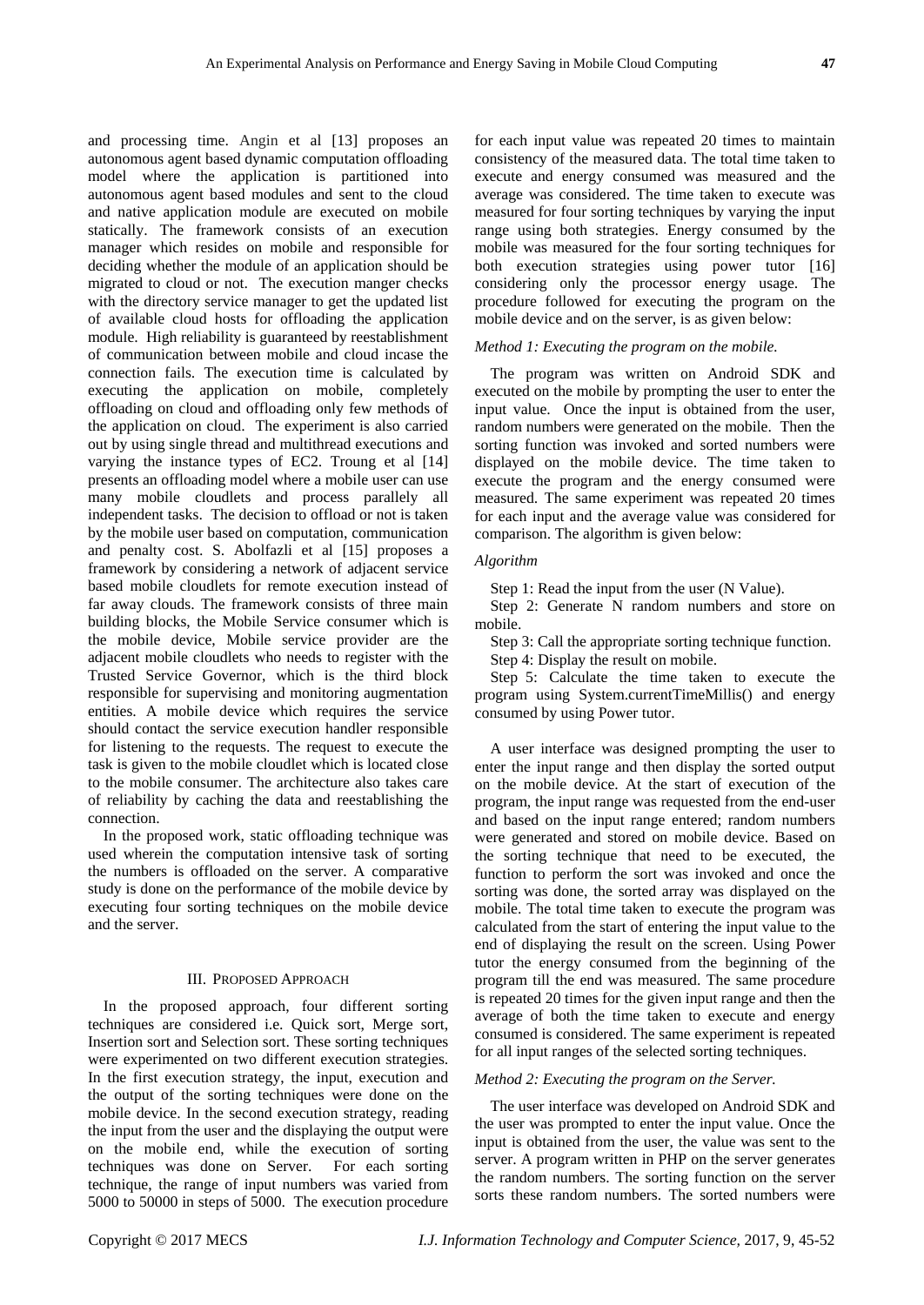sent from server to the mobile device and displayed. The time taken to execute the program and the energy consumption is measured. The same experiment was repeated 20 times for each input and the average was taken. The algorithm is as given below:

#### *Algorithm (Mobile Part)*

Step 1: Internet permission to be added to Android manifest.

Step 2: Read the input from the user (N Value).

Step 3: HttpURLconnection object need to be created to send and receive data over internet.

Step 4: Send the input value to the server by setting the request method to POST and sending the URL address and input N.

Step 5: On receiving the response code HTTP\_OK, invoke the server program to perform the sort by passing the URL address of the sort program located on the server.

Step 6: Read the result from the server using InputStreamReader and display on the mobile.

Initially, internet permission needs to be added to the Android manifest xml file because the communication happens between mobile device and the server. Once the input is read, the corresponding server program is invoked and the input value N is sent to the server. After the connection is established, the sorting program is invoked by using HttpURLconnection object. Finally, the sorted output is received from the server and displayed on the mobile device.

#### *Algorithm (Server Part)*

Step 1: The input value (N) send from the mobile is obtained and stored on the database of the server.

Step 2: Generate N random numbers and store on the server

Step 3: Call the function to perform appropriate sort.

Step 4: Return the stored data to the mobile for display.

The time taken to execute the program was calculated using System.currentTimeMillis() from the time the input value is entered by the user till the results are displayed on the mobile. (i.e. time taken by the mobile and server). Energy consumed by the mobile is calculated using Power tutor.

On the server-end, two programs were written. First program to read the input value received from the mobile device and store in the database. In the second program, when the sort button is selected on the mobile, the input value was read from the database and the random numbers were generated on the server. The appropriate sorting technique was invoked to sort the random numbers and the results are displayed on the mobile. The total time taken to execute the program was calculated by considering the time taken to read the input and transfer the data from mobile device to the server, time taken to process the task on the server and time taken to transfer the result back from server to mobile and displaying the output. The mobile energy consumed for the same was calculated. The experiment is repeated 20 times for a given input and the average is considered for comparison. All four sorting techniques were executed the same way. Only displaying the output and reading the input value was done on the mobile, the entire random number generation and sorting was done on the server end.

#### *Devices used for Experimental Setup were:*

Client - Smart phone Sony Xperia M C1904 featuring dual core processor with 1 GHz speed and 1 GB RAM. Battery Capacity 1750 mAh Li-lon

Server - Intel(R) Core(TM) i3 CPU M 370  $@$  2.40 GHz 4GB RAM 64-bit Operating System, x64 based processor.

#### IV. RESULTS AND DISCUSSIONS

Figure 1 shows the comparison of time taken to execute the Quick sort program on the mobile and the server. Figure 2 shows the comparison of mobile energy consumption when Quick sort program is executed on the mobile and the server. It can be observed that for numbers below 10000, the performance on the mobile device is better compared to execution on the server. As the input increases, the performance of the sorting technique takes a longer duration and consumes more energy when executed on mobile compared to execution on the server.



Fig.1. Quick Sort Execution Time



Fig.2. Quick Sort Energy Consumption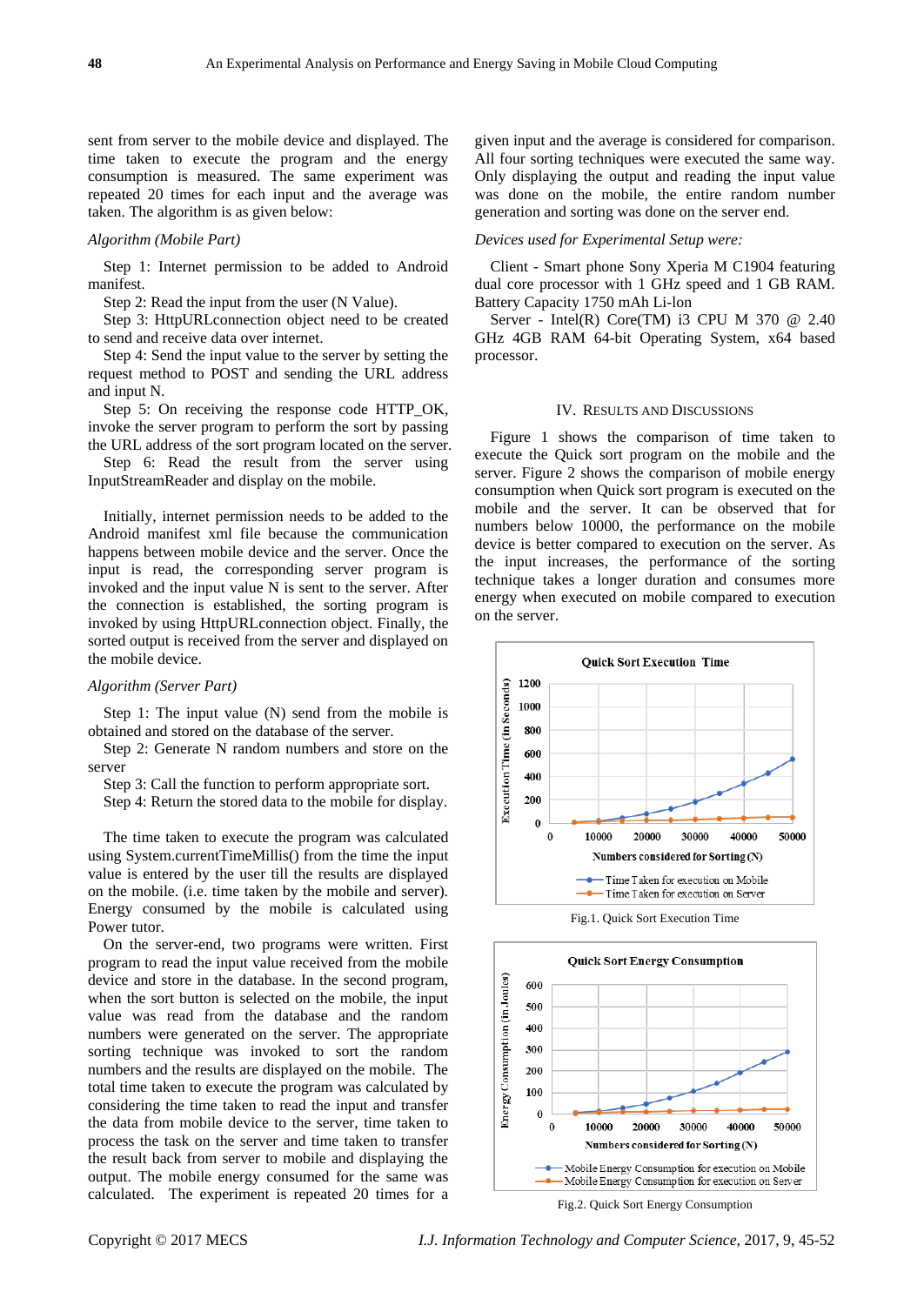Figure 3 shows the comparison of time taken to execute the Merge sort program on the mobile and the server. Figure 4 shows the comparison of mobile energy consumption when Merge sort program is executed on the mobile and the server. For numbers below 10000, the total execution time and energy consumed is less when executed on mobile device. With increase in input size the execution on the server-end yields better result.



Fig.3. Merge Sort Execution Time



Fig.4. Merge Sort Energy Consumption

Figure 5 shows the comparison of time taken to execute the Insertion sort program on the mobile and the server. Figure 6 shows the comparison of mobile energy consumption when Insertion sort program is executed on the mobile and the server. It is observed when the Insertion sort program is executed on server, time taken to execute and energy consumption is very less compared to execution on mobile.

From the graphs, it can be observed that Insertion sort takes more execution time compared to Quick sort and Merge sort. Insertion sort is faster when the array size is small, but as the size increases the execution time for sorting also increases. When the input is varied from 5000 to 15000 for insertion sort, there is no significant difference in executing on the mobile or server. When the input is increased beyond 15000, increase in performance can be observed when executed on server compared to execution on mobile. Energy consumption of mobile is

very less when Insertion sort program is executed on server compared to execution on mobile.









Fig.7. Selection Sort Execution Time

Figure 7 shows the comparison of time taken to execute the Selection sort program on the mobile and the server. Figure 8 shows the comparison of mobile energy consumption when Selection sort program is executed on the mobile and the server. From Figure 7 it can be observed that there is no much significant difference in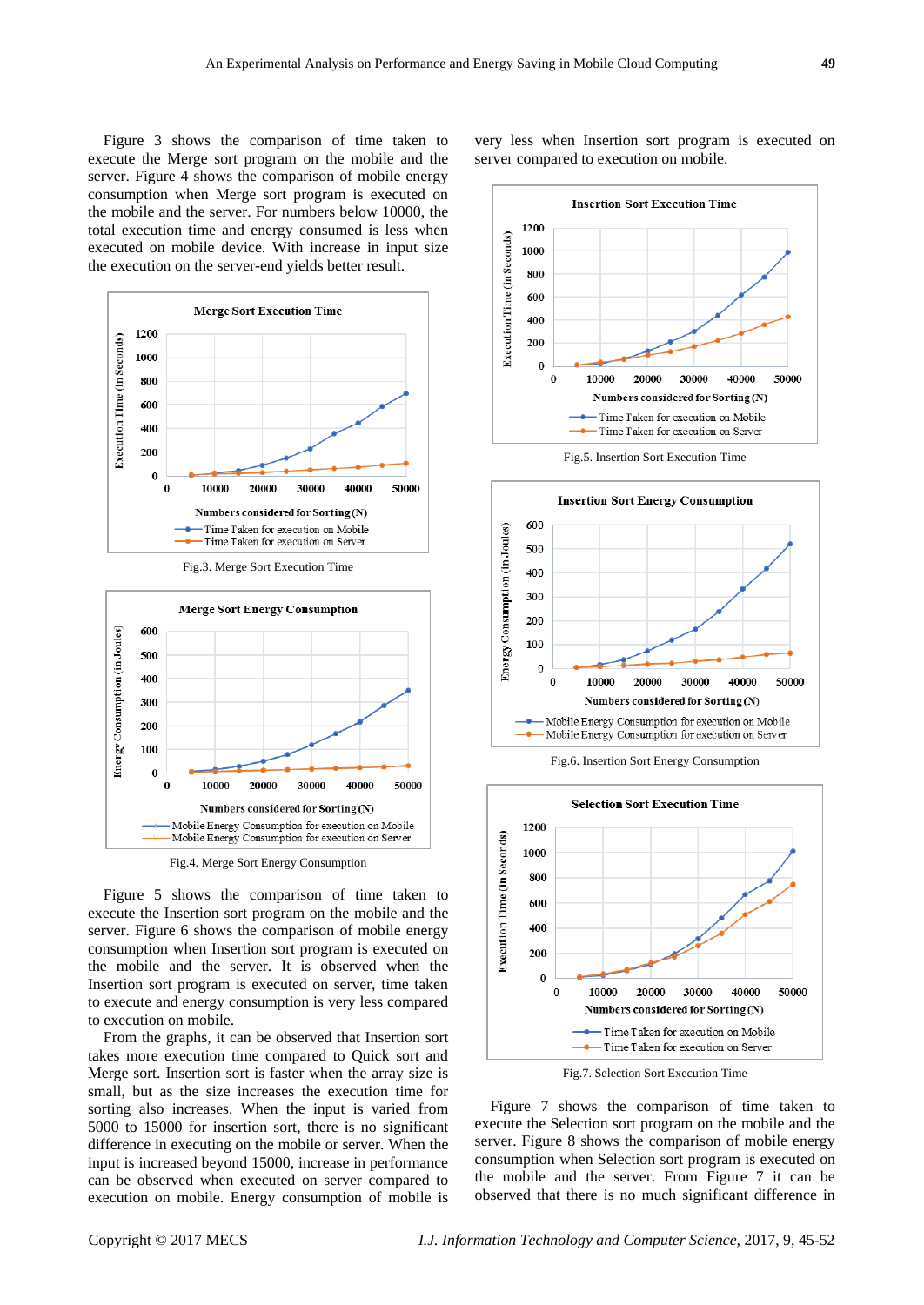time taken to execute when selection sort is executed on mobile or server for numbers below 25,000.

As the input data size increases, the time taken to execute the Selection sort program on server is faster than execution on mobile. The mobile energy consumption, when the Selection sort program was executed on the mobile is less when compared to execution on the server for numbers below 5000. As the input size increases, the mobile energy consumption when executed on mobile device increases gradually when compared to execution on server.



Fig.8. Selection Sort Energy Consumption

Figure 9 gives the comparison of execution time of all the four sorting techniques when executed on the mobile. Figure 10 gives the comparison of execution time of all the four sorting techniques when executed on the server. It can be clearly seen from the graphs that execution happens at a faster rate when executed on server. It is also observed that the execution time of Quick sort and Merge sort falls almost in the same band and Insertion sort and Selection sort fall on a common band.



Fig.9. Execution Time comparison when executed on Mobile

Figure 11 gives the comparison of mobile energy consumption of all the four sorting techniques when executed on the mobile. Figure 12 gives the comparison of mobile energy consumption of all the four sorting techniques when executed on the server. It can be clearly seen from the graphs that all the four sorting techniques consume very less mobile energy when execution happens on server compared to execution on mobile. It is also observed that the mobile energy consumption of Quick sort and Merge sort falls almost in the same band and Insertion sort and Selection sort fall on a common band.



Fig.10. Execution Time comparison when executed on Server



Fig.11. Energy Consumption comparison when executed on Mobile



Fig.12. Energy Consumption comparison when executed on Server

It is observed that applications with less computation perform better on mobile device as it does not involve any communication overhead. However, resource or computation intensive applications would perform better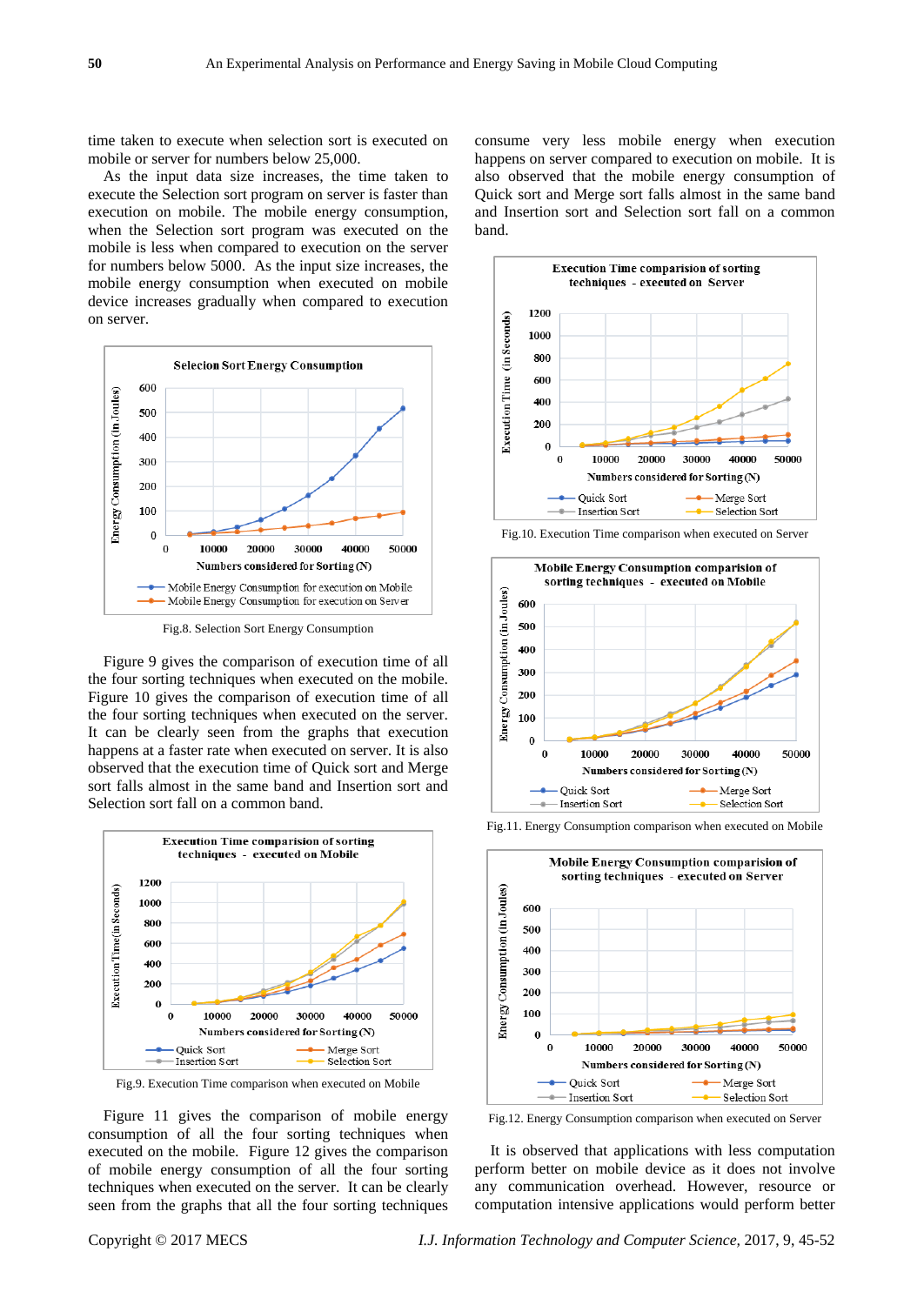when offloaded onto the resource rich servers rather than executing on the mobile device. As the computation intensity increases, the application might crash when executed on the mobile device due to resource constraints so it is better to offload on the server.

## V. CONCLUSION

In this paper, a comparison study was done by executing the four sorting techniques on the mobile device and the server. It was found that the performance of the mobile device increases phenomenally when all the four sorting techniques are executed on the server compared to the execution on the mobile as computation intensity increases. Also, it was observed that as input size increases, a huge difference in performance is seen when the tasks are offloaded to the server. Energy consumption of the mobile is less when the sorting techniques are executed on the server compared to the execution on the mobile. The future research work includes a decision making algorithmic approach to decide the execution of a task on the mobile or server and measure the performance based on various parameters.

#### **REFERENCES**

- [1] S. Abolfazli, Z. Sanaei, M. Alizadeh, A. Gani, and F. Xia, ―An experimental analysis on cloud-based mobile augmentation in mobile cloud computing," IEEE Transactions on ConsumerElectronics, vol. 60, no. 1, pp. 146–154, 2014.
- [2] [M Shiraz,](https://scholar.google.co.in/citations?user=ndguESsAAAAJ&hl=en&oi=sra) [A Gani,](https://scholar.google.co.in/citations?user=5iDbwdsAAAAJ&hl=en&oi=sra) "A lightweight active service migration framework for computational offloading in mobile cloud computing", The Journal of Supercomputing, 2014 -Springer
- [3] Xia, Feng, Fangwei Ding, Jie Li, Xiangjie Kong, Laurence T.Yang, and Jianhua Ma. "Phone2Cloud: Exploiting computation offloading for energy saving on smartphones in mobile cloud computing." Information Systems Frontiers 16, no. 1 (2014): 95-111.
- [4] Abolfazli, Saeid, Zohreh Sanaei, Muhammad Shiraz, and Abdullah Gani. "MOMCC: market-oriented architecture for mobile cloud computing based on service oriented architecture." In Communications in China Workshops (ICCC), 2012 1st IEEE International Conference on, pp. 8-13. IEEE, 2012.
- [5] Liu, Yanchen, and Myung J. Lee. "An effective dynamic programming offloading algorithm in mobile cloud computing system." 2014 IEEE Wireless Communications and Networking Conference (WCNC). IEEE, 2014.
- [6] Xiang, Liyao, Shiwen Ye, Yuan Feng, Baochun Li, and Bo Li. "Ready, set, go: Coalesced offloading from mobile devices to the cloud." In IEEE INFOCOM 2014-IEEE Conference on Computer Communications, pp. 2373- 2381. IEEE, 2014.
- [7] Kaya, Mahir, Altan Koçyigit, and P. Erhan Eren. "A Mobile Computing Framework Based on Adaptive Mobile Code Offloading." 2014 40th EUROMICRO Conference on Software Engineering and Advanced Applications. IEEE, 2014.
- [8] Wu, Huaming, Qiushi Wang, and Katinka Wolter. "Tradeoff between performance improvement and energy saving in mobile cloud offloading systems." 2013 IEEE International Conference on Communications Workshops

(ICC). IEEE, 2013.

- [9] Fekete, Krisztian, Adam Pelle, and Kristof Csorba. "Energy efficient code optimization in mobile environment." 2014 IEEE 36th International Telecommunications Energy Conference (INTELEC). IEEE, 2014.
- [10] Bolla, Raffaele, Rafiullah Khan, Xavier Parra, and Matteo Repetto. "Improving Smartphones Battery Life by Reducing Energy Waste of Background Applications. In 2014 Eighth International Conference on Next Generation Mobile Apps, Services and Technologies, pp. 123-130. IEEE, 2014.
- [11] Silva, Francisco Airton, Paulo Maciel, and Rubens Matos. "SmartRank: a smart scheduling tool for mobile cloud computing." The Journal of Supercomputing 71.8 (2015): 2985-3008.
- [12] Elgendy, Mostafa A., Ahmed Shawish, and Mahmoud I. Moussa. "MCACC: New approach for augmenting the computing capabilities of mobile devices with Cloud Computing." Science and Information Conference (SAI), 2014. IEEE, 2014.
- [13] Angin, Pelin, Bharat Bhargava, and Zhongjun Jin. "A Self-Cloning Agents Based Model for High-Performance Mobile-Cloud Computing." 2015 IEEE 8th International Conference on Cloud Computing. IEEE, 2015.
- [14] Truong-Huu, Tram, Chen-Khong Tham, and Dusit Niyato. "To Offload or to Wait: An Opportunistic Offloading Algorithm for Parallel Tasks in a Mobile Cloud." Cloud Computing Technology and Science (CloudCom), 2014 IEEE 6th International Conference on. IEEE, 2014.
- [15] Abolfazli, Saeid, Zohreh Sanaei, Abdullah Gani, Feng Xia, and Wei-Ming Lin. "RMCC: Restful Mobile Cloud Computing Framework for Exploiting Adjacent Service-Based Mobile Cloudlets." In Cloud Computing Technology and Science (CloudCom), 2014 IEEE 6th International Conference on, pp. 793-798. IEEE, 2014.
- [16] http://ziyang.eecs.umich.edu/projects/powertutor/
- [17] Abolfazli, Saeid, Abdullah Gani, and Min Chen. "HMCC: A Hybrid Mobile Cloud Computing Framework Exploiting Heterogeneous Resources." Mobile Cloud Computing, Services, and Engineering (MobileCloud), 2015 3rd IEEE International Conference on. IEEE, 2015.
- [18] Othman, Mazliza, Abdul Nasir Khan, Shahbaz Akhtar Abid, and Sajjad Ahmad Madani. "MobiByte: an application development model for mobile cloud computing." Journal of Grid Computing 13, no. 4 (2015): 605-628.
- [19] Salama, Ahmed S. "A swarm intelligence based model for mobile cloud computing." International Journal of Information Technology and Computer Science (IJITCS) 7, no. 2 (2015): 28.
- [20] Fernando, Niroshinie, Seng W. Loke, and Wenny Rahayu. "Honeybee: A programming framework for mobile crowd computing." International Conference on Mobile and Ubiquitous Systems: Computing, Networking, and Services. Springer Berlin Heidelberg, 2012.
- [21] Fernando, Niroshinie, Seng W. Loke, and Wenny Rahayu. "Mobile cloud computing: A survey." Future Generation Computer Systems 29, no. 1 (2013): 84-106.
- [22] Adamuthe, Amol C., Vikram D. Salunkhe, Seema H. Patil, and Gopakumaran T. Thampi. "Cloud Computing–A market Perspective and Research Directions." International Journal of Information Technology and Computer Science (IJITCS) 7, no. 10 (2015): 42.
- [23] Yang, Seungjun, Donghyun Kwon, Hayoon Yi, Yeongpil Cho, Yongin Kwon, and Yunheung Paek. "Techniques to